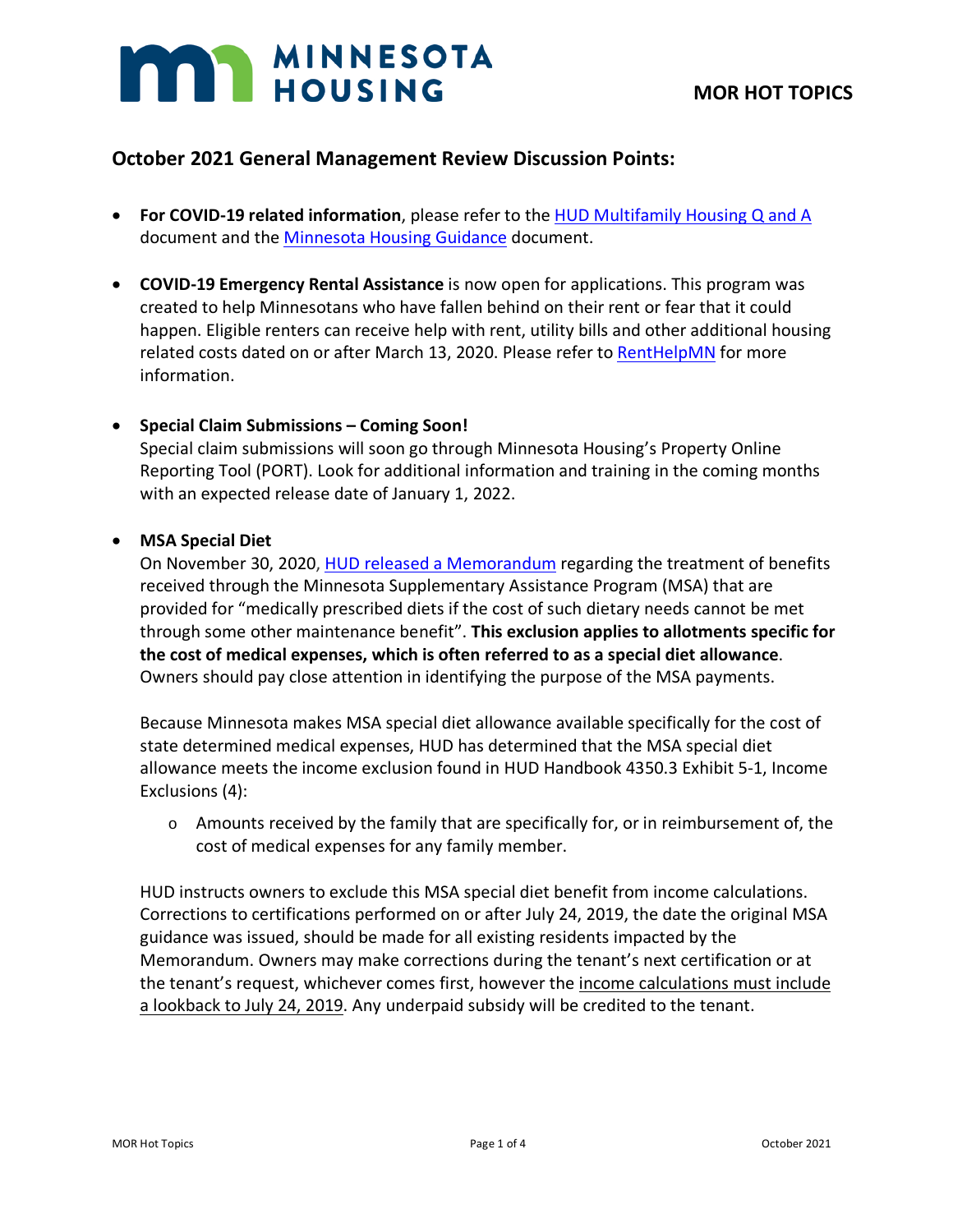## • **HUD Guidance on Annual Unit Inspections**

On January 4, 2021, HUD published an update to the HUD Multifamily Housing COVID-19 Q and A. In this update, HUD included the following information regarding annual unit inspections:

- o HUD will not waive the requirement for an owner to perform annual unit inspections at this time. Per HUD Handbook 4350.3, REV-1, paragraph 6-29. A.3, owners perform unit inspections on at least an annual basis to determine whether the appliances and equipment in the unit are functioning properly and to assess whether a component needs to be repaired or replaced. If local or state health department COVID-19 guidance prevents owners from entering a unit, the owner should consult with the tenant to confirm if there are any issues with appliances, equipment, or other components in the unit and document the tenant's reporting. Owners may also consider utilizing electronic means to perform remote or virtual unit inspections and as a means of submitting work orders to minimize in-person interactions during the pandemic, when possible.
- **Physical Inspections – REAC Follow-up, Common Areas, Units and Vacant Units** Due to COVID-19, Minnesota Housing PBCA staff will not be entering occupied tenant units to physically verify that deficiencies noted from HUD REAC inspections have been corrected. At this time, tenant unit deficiencies will be confirmed by PBCA staff attempting to contact the resident directly via phone call/email to verify deficiencies have been corrected (this is done at the time of MOR). For common areas of the building, Minnesota Housing PBCA staff will perform a physical follow-up to the REAC in common areas as well as a physical inspection of at least 2 vacant units (if applicable) to ensure that the unit is ready for occupancy.

**NOTE**: This guidance relates to PBCA physical inspections only.

# • **Management and Occupancy Review Options for Owners and Management Agents of PBCA Properties**

PBCA property owners and management staff will now have the option to choose to either have a traditional on-site Management and Occupancy Review (MOR) or a remote MOR. Properties that choose a remote MOR will utilize Minnesota Housing's Multifamily Secure Upload Tool to submit documents for the MOR. This tool can also be used to submit documents when responding to MOR findings. The [Multifamily Secure Upload Tool](https://mnhousing.leapfile.net/) is a simple interface that allows users to send and track submitted items securely and confidentially. [Read this eNews to learn more.](https://t.e2ma.net/message/rdt19b/75td7g)

## • **Tenant Selection Plan Checklist and Help Text**

MOR Hot Topics **Page 2 of 4** Page 2 of 4 October 2021 To increase transparency of TSP review and help make sure TSP guidelines are being followed, Minnesota Housing has developed a review checklist for TSPs that will be submitted as part of due diligence. This checklist will serve as a guide for projects to verify the TSP includes the necessary components based on state and federal guidelines. It will also serve as a guide for projects whose funding sources require TSPs and for which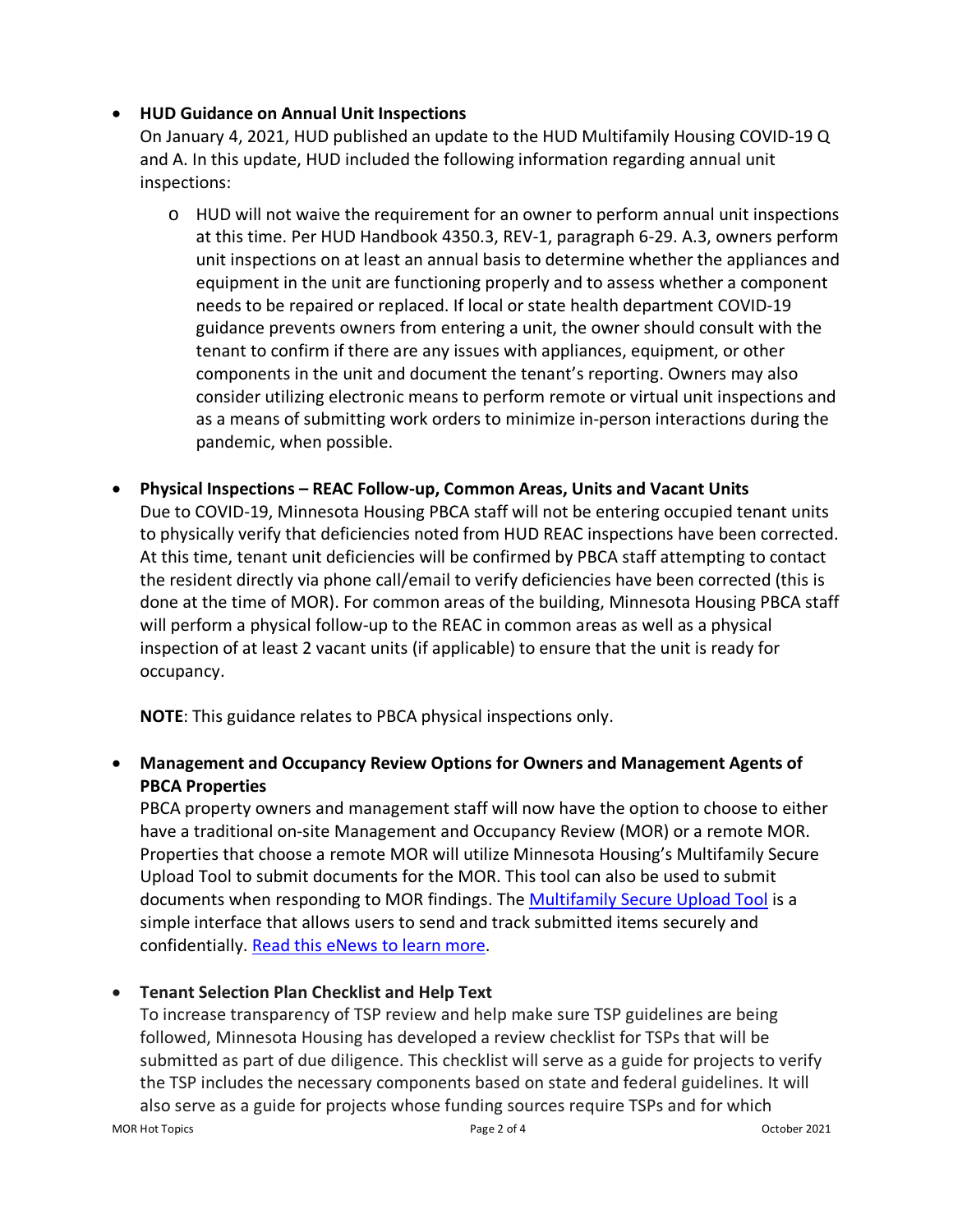Minnesota Housing is responsible for monitoring. Help text accompanies the TSP checklist to provide additional context for the requirements and expectations outlined in Agency guidelines, as well as other federal funding streams that Minnesota Housing monitors.

Beginning with projects selected from the 2020 Consolidated RFP, external partners will upload the completed TSP checklist along with the draft TSP to the Multifamily Customer Portal in the pre-construction due diligence item "Tenant Selection Plan and Screening Criteria." Minnesota Housing staff reviewing draft TSPs will then use the completed checklist to inform their review of the TSP.

The [TSP checklist,](https://www.mnhousing.gov/download/MHFA_249354) [help text,](https://www.mnhousing.gov/get/MHFA_249355) and a [recorded training](https://www.youtube.com/watch?v=MIV-FLE8zJE&feature=youtu.be) outline this new due diligence component and include details related to implementation. Minnesota Housing staff will be available to help external partners transition to this new process, but all materials, including the TSP Guidelines and up-to-date information about this tool, are available on our [Tenant](https://www.mnhousing.gov/sites/multifamily/tenantselectionplan)  [Selection Plan webpage.](https://www.mnhousing.gov/sites/multifamily/tenantselectionplan)

**Questions?** Please reach out to [Sara Gomoll](mailto:sara.gomoll@state.mn.us) or [Annie Johnson](mailto:annie.johnson@state.mn.us) with any questions you might have about the use of this checklist tool. We will also be hosting office hours to provide a brief overview of the tool/help text and to answer your questions. We expect attendees to review the training materials prior to attending. This will allow you to ask specific questions related to functionality and content.

Office hours will happen when projects are closer to submitting due diligence items. Once scheduled, office hours will be posted on our website and sent via an eNews and will include instructions on how to register.

Cash apps require due diligence to determine how they work and are used. Generally, if the app is associated with a bank account you would not include it as an asset since any monies are transferred directly to the bank account. Some cash app's have the option of holding cash and it does NOT have to be associated with a bank account. In those cases, the cash app would be treated as an asset and verification of the current balance would be needed.



For the purposes of reasonable accommodations, the definition of a person with disabilities is the definition defined for civil rights protections. However, to receive the program benefits of a person with disabilities, a tenant would have to meet the definition of disability for that specific property. For this reason, when someone is deemed disabled for purposes of a reasonable accommodation that does not automatically make them eligible for the program's definition of disabled, therefore there is a chance that they would not qualify for the \$400 allowance and medical expense deduction. When a reasonable accommodation is approved, it